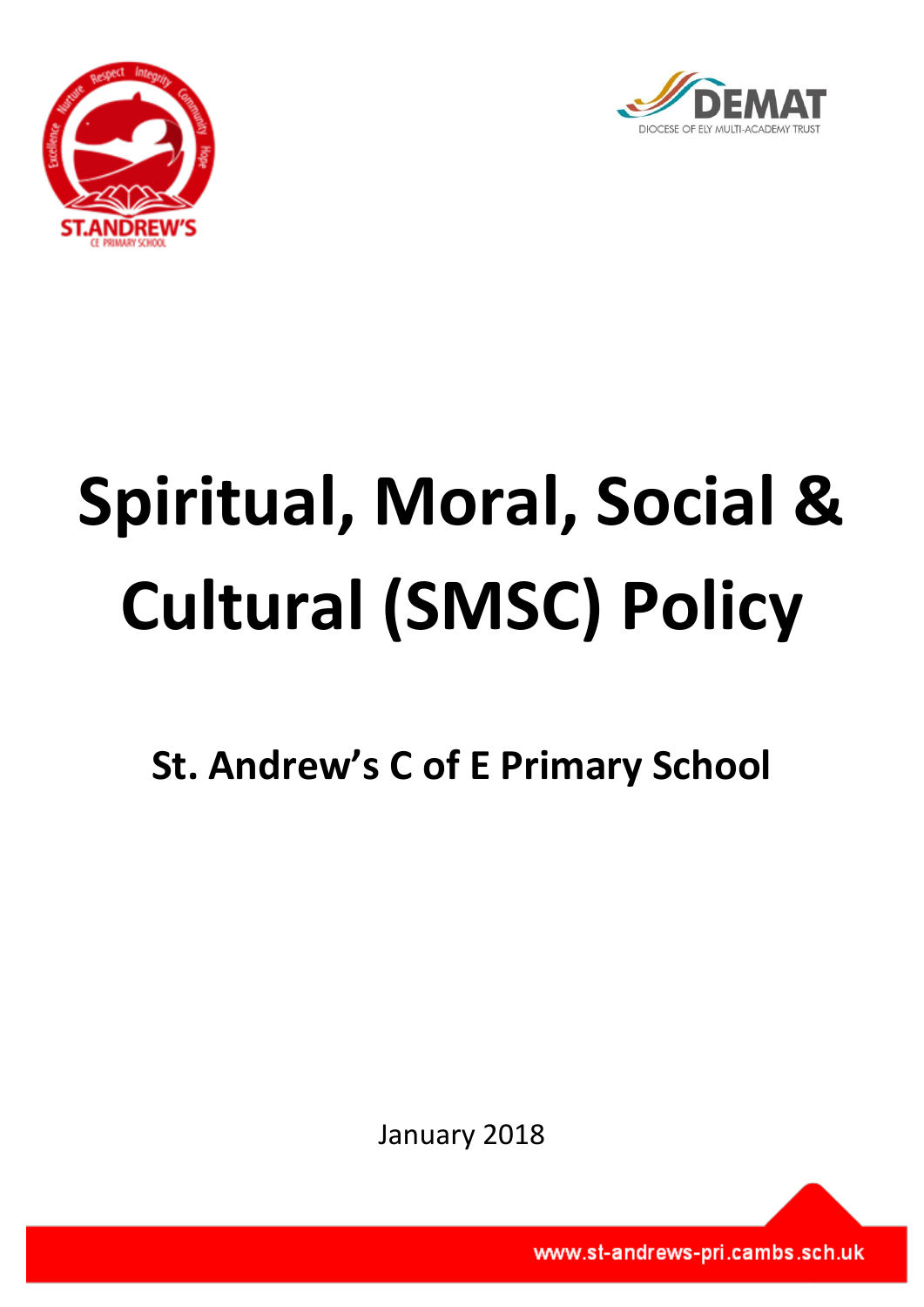#### Aims and objectives

At St. Andrew's Church of England Primary School are committed to providing equal opportunities of education for all our pupils, in a broadly Christian environment, where all are valued. We will endeavour to ensure that pupils enjoy their time in our school, that they appreciate the rights and needs of others, acquire a positive attitude to learning and achieve their full potential.

The curriculum provides a wide range of artistic, sporting and cultural opportunities that encourage pupils to work together and use imagination in their learning. Activities are planned that require pupils to reflect and empathize with others as well as giving them the confidence to provide their opinions and develop their own view points. Teachers outline the areas in which they will meet SMSC objectives in a termly SMSC planning outline. We incorporate the teaching of our values across school and closely link SMSC with our PSHE scheme of work.

## Spiritual Development

Spiritual development focuses on an individual's own personal beliefs and values and their resulting behaviours. Through spiritual development, children are able to understand their own feelings and emotions and this enables them to reflect and to learn.

Our learning environment and curriculum opportunities enable pupils to:

• Be curious and to express feelings of delight and wonder, (scientific investigations, new life, the global landscape)

• Empathise and consider the viewpoints of others, (debates, drama activities, discussing feelings and empathising with characters in familiar stories)

• Consider how a belief can change people's lifestyles, (R.E, investigating communities and faiths, historical case studies)

• Discuss what they think they have achieved and what they need to do to be successful in the future, (selfassessment, target setting activities)

## Moral Development

Moral development means exploring, understanding and recognising shared values and considering the issues of right and wrong.

The classroom environment and curriculum promote moral development through:

- Codes of conduct and class rules, agreed with children and displayed around the school.
- Clear and consistent rewards and sanctions that children understand and believe to be fair.
- Class and school assemblies that discuss moral values and cite expectations.
- Activities that enable pupils to give opinions and show their values.
- Discussing the choices made by the pupils and others and the resulting outcomes, character studies, studies of historical figures).

#### Social Development

Social development involves learners working effectively together and participating successfully in the school community as a whole. During a pupil's social development they gain interpersonal skills that allow them to form successful relationships and to become a positive team member.

Social skills are developed through: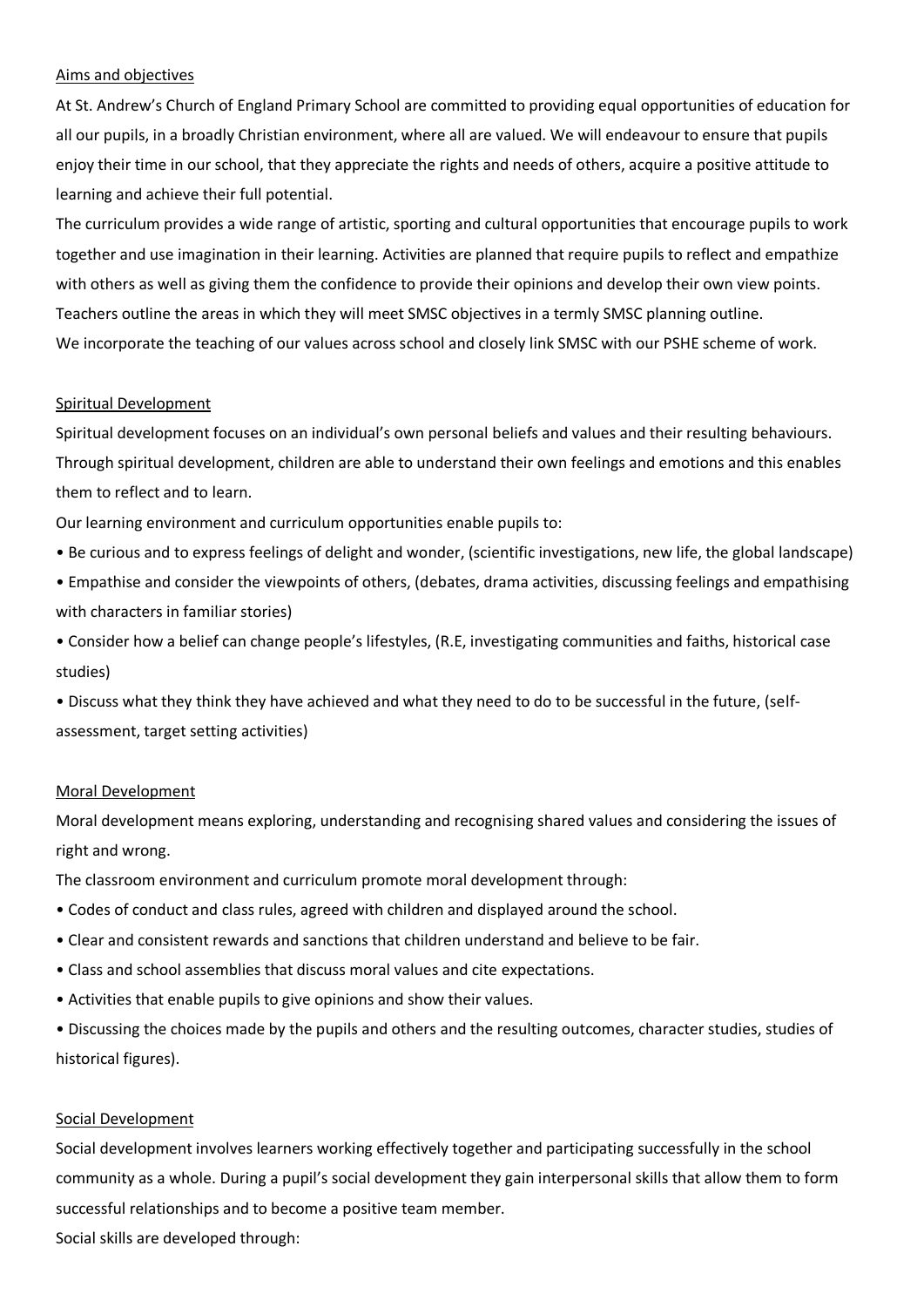- Modelling of positive social behaviour by all staff
- After school clubs
- Sporting activities
- Buddy and team games at play times and lunch times
- Turn taking and team building activities
- Pair and small group work within the classroom
- Working with others across the local community

# Cultural Development

Cultural development enables learner's to develop an understanding of their own culture and of other cultures locally, nationally and internationally. It also means learning to feel comfortable in a variety of cultures and valuing cultural diversity.

Children are introduced to a regional and global perspective in life through:

- Links with local and international schools
- Stories from different cultures
- First hand experiences through local visits, theatre, art and artists
- Visitors from the local and international community
- Being part of National and International fund raising events
- Studies of a different lifestyle including different food, dress, festivals and places of worship.
- Learning about other cultures when raising money for charity

• Children are taught to understand the lifestyles and choices made by the variety of different cultures and faiths that exist within the school.

# Monitoring and review

The SMSC leader:

- Supports colleagues in their teaching, by keeping informed about current developments in the subject, and by providing a strategic lead and direction for SMSC;
- Speaks to the children about different elements of SMSC and uses this to inform future planning.
- Uses specially allocated, regular management time to review planning of SMSC across the curriculum, evidence of the children's work and to observe elements of SMSC across the school.
- Plans staff CPD sessions to explore identified values and the SMSC links that may exist within these.

# Values

These values are explicitly taught and modelled throughout our school.

**Excellence**: We endeavour to achieve excellence in everything we do

**Nurture**: We ensure the best possible care, protection and opportunity for both pupils and adults alike.

**Respect**: We strive to show the highest levels of respect and understanding.